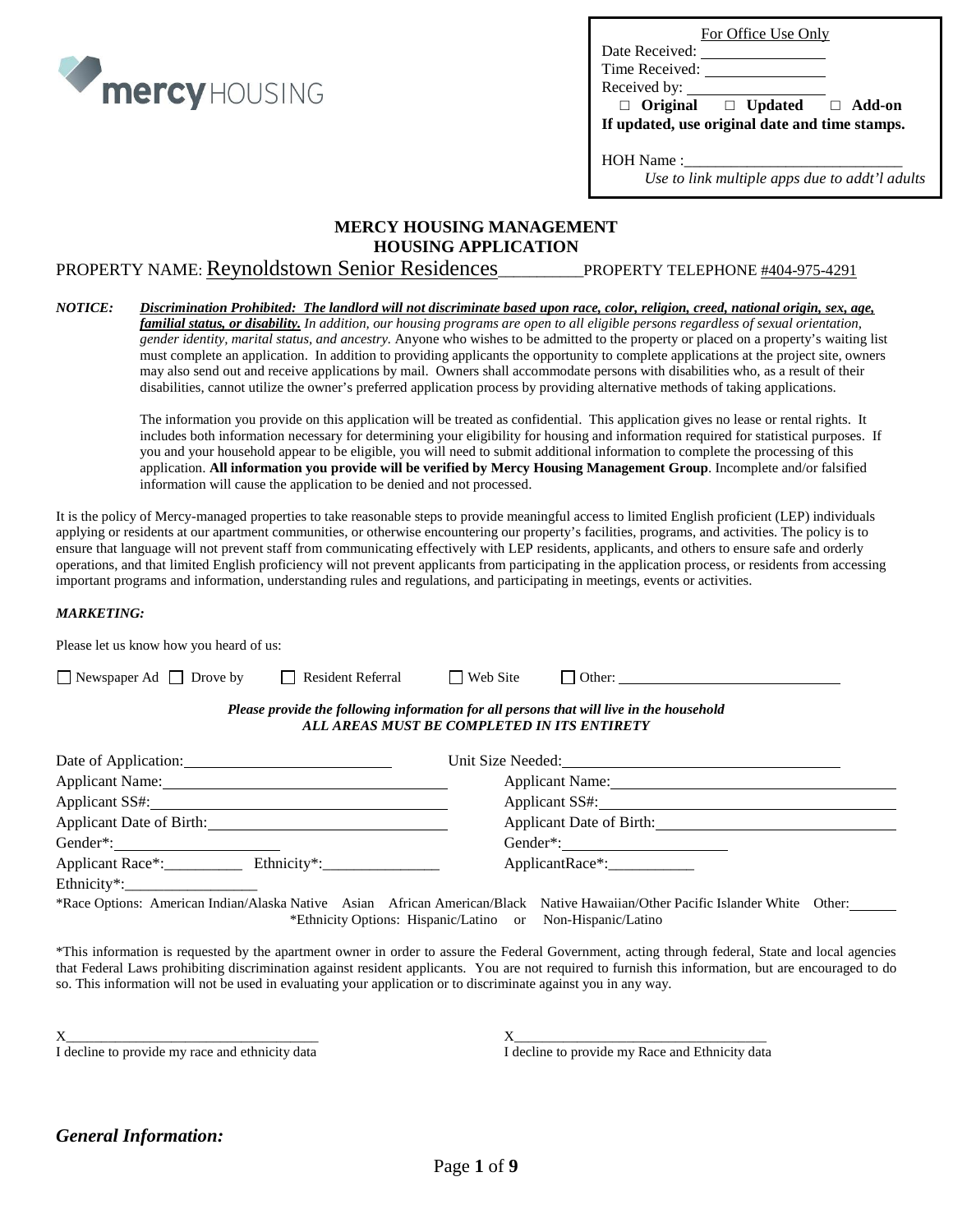Please complete each field below. Answer each question as completely as possible. **Enter N/A for all blank fields.**

| <b>GENERAL INFORMATION</b>             |                      |                                                                                     |                                                                                                                                                                                          |
|----------------------------------------|----------------------|-------------------------------------------------------------------------------------|------------------------------------------------------------------------------------------------------------------------------------------------------------------------------------------|
|                                        |                      | Applicant                                                                           | Applicant                                                                                                                                                                                |
| Full Name (First, Middle, Last):       |                      |                                                                                     |                                                                                                                                                                                          |
| Mailing Address:                       |                      |                                                                                     |                                                                                                                                                                                          |
| City, State, Zip:                      |                      |                                                                                     |                                                                                                                                                                                          |
| County:                                |                      |                                                                                     |                                                                                                                                                                                          |
| Home Phone:                            |                      |                                                                                     |                                                                                                                                                                                          |
| Work Phone:<br><b>Alternate Phone:</b> |                      |                                                                                     |                                                                                                                                                                                          |
|                                        |                      |                                                                                     |                                                                                                                                                                                          |
| Marital Status (circle one):           |                      | Single, Separated, Married, Divorced, Widowed                                       | Single, Separated, Married, Divorced, Widowed                                                                                                                                            |
| Applicant                              | Applicant            |                                                                                     |                                                                                                                                                                                          |
| $\Box$ Yes $\Box$ No                   | $\Box$ Yes $\Box$ No | Are you a student enrolled in an institute of higher education?                     |                                                                                                                                                                                          |
| $\Box$ Yes $\Box$ No                   | $\Box$ Yes $\Box$ No | Are all household members U.S. Citizens? (N/A for PRAC 202/811 & Tax Credit)        |                                                                                                                                                                                          |
| $\Box$ Yes $\Box$ No                   | $\Box$ Yes $\Box$ No | months?<br>twelve                                                                   | Do you anticipate a change in household composition (i.e., addition of adult household<br>member, household member moving out, birth or adoption of child, etc.) in the next<br>Explain: |
| $\Box$ Yes $\Box$ No                   | $\Box$ Yes $\Box$ No | (including cash) for less than fair market value during the last two (2) years?     | Have you or any household member disposed of, sold, donated, or gifted any assets                                                                                                        |
| $\Box$ Yes $\Box$ No                   | $\Box$ Yes $\Box$ No | Have you ever been convicted of a felony or do you have a criminal history? If yes, |                                                                                                                                                                                          |
| $\Box$ Yes $\Box$ No                   | $\Box$ Yes $\Box$ No | peaceful enjoyment of the property by other residents?                              | Do you or any household member currently engage in the illegal use of drugs or<br>your/their behavior from this illegal use interferes with the health, safety, and right to             |
| $\Box$ Yes $\Box$ No                   | $\Box$ Yes $\Box$ No | related criminal activity?                                                          | Have you been evicted in the last three years from federally-assisted housing for drug-                                                                                                  |
| $\Box$ Yes $\Box$ No                   | $\Box$ Yes $\Box$ No | residents?                                                                          | Have you or anyone in your household's behavior, from abuse or pattern of abuse of<br>alcohol, interfered with the health, safety, and right to peaceful enjoyment by other              |
| $\Box$ Yes $\Box$ No                   | $\Box$ Yes $\Box$ No | procedures?                                                                         | Has your tenancy or government assistance in a subsidized housing program ever been<br>terminated for fraud, non-payment of rent, or failure to comply with recertification              |
| $\Box$ Yes $\Box$ No<br>Registration?  | $\Box$ Yes $\Box$ No |                                                                                     | Are you or anyone in your household subject to a nationwide Sexual Offender's                                                                                                            |
| $\Box$ Yes $\Box$ No                   | $\Box$ Yes $\Box$ No | Will this apartment be your sole place of residency?                                |                                                                                                                                                                                          |
| $\Box$ Yes $\Box$ No                   | $\Box$ Yes $\Box$ No | Have you been involuntarily displaced by Government Action or Natural Disaster?     |                                                                                                                                                                                          |
| $\Box$ Yes $\Box$ No                   | $\Box$ Yes $\Box$ No | Are you a U.S. Veteran and/or in Active Duty? (Optional)                            |                                                                                                                                                                                          |

|  | Are you a O.S. Veteran and/or in Active Duty: (Option |  |
|--|-------------------------------------------------------|--|
|  |                                                       |  |

Yes No Yes No Do you have an **existing** Section 8 voucher?

Page 2 of 9 Eff 3/2016 **Rev 4/2016**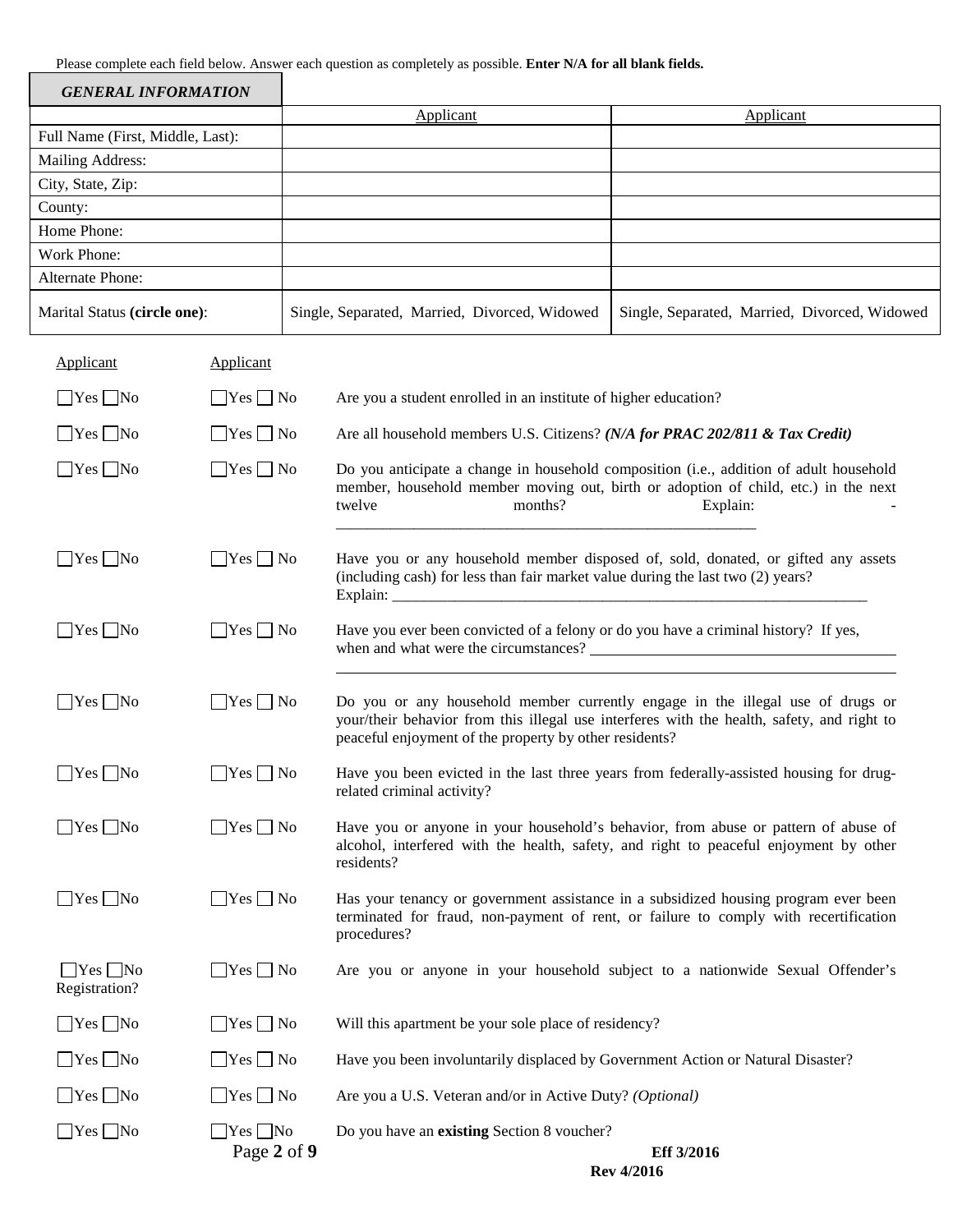## *Employment Status:*

Please answer each applicable question if you are **currently employed or have been employed within the last year**. Enter **N/A** for fields that **do not apply**. If you have been **unemployed over the last year or have never worked**, enter **N/A in ALL fields**.

| <b>EMPLOYMENT STATUS</b>                                                                                               |                  |           |
|------------------------------------------------------------------------------------------------------------------------|------------------|-----------|
|                                                                                                                        | <b>Applicant</b> | Applicant |
| Are you currently employed? If yes, where?                                                                             |                  |           |
| If employed, what is your occupation?                                                                                  |                  |           |
| If employed, list current wage and frequency:                                                                          |                  |           |
| If employed, is there any expected change in rate<br>of pay, hours worked or employment status? If<br>yes, explain.    |                  |           |
| If unemployed within last year, enter last day<br>worked. Otherwise enter N/A.                                         |                  |           |
| If unemployed, did you receive layoff notice?                                                                          |                  |           |
| Are you receiving unemployment benefits?                                                                               |                  |           |
| If<br>unemployed, have you received<br>any<br>employment income in the past 12 months? If<br>yes, from what source(s)? |                  |           |
| If unemployed, why? $(IDABO \text{ only})$<br>Otherwise, enter N/A here:                                               |                  |           |

## *Income/Cash Benefits:*

Please enter dollar amounts as *estimated GROSS monthly* figures for *all sources of income.* Please round your figures to the nearest dollar amount. **For income that does not apply, enter zero (0) in each field. Do not use N/A in this section.**

| <b>INCOME/CASH BENEFITS</b>          |           |           |  |
|--------------------------------------|-----------|-----------|--|
|                                      | Applicant | Applicant |  |
| Alimony                              |           |           |  |
| Business/Self-Employment - NET       |           |           |  |
| Child Support Income                 |           |           |  |
| <b>Employment Wage Earnings</b>      |           |           |  |
| Pension Income                       |           |           |  |
| Recurring Assistance from Others     |           |           |  |
| Retirement Income                    |           |           |  |
| <b>School Financial Assistance</b>   |           |           |  |
| Social Security Benefits             |           |           |  |
| <b>SSI</b> Benefits                  |           |           |  |
| TANF/AFDC/Monetary Public Assistance |           |           |  |
| Tribal per Capita Income             |           |           |  |
| Unearned Income for Members Under18  |           |           |  |
| <b>Unemployment Benefits</b>         | \$        |           |  |
| <b>Veterans Benefits</b>             |           |           |  |
| <b>Other Income</b>                  | \$        |           |  |
| <b>TOTAL MONTHLY INCOME</b>          |           |           |  |

٦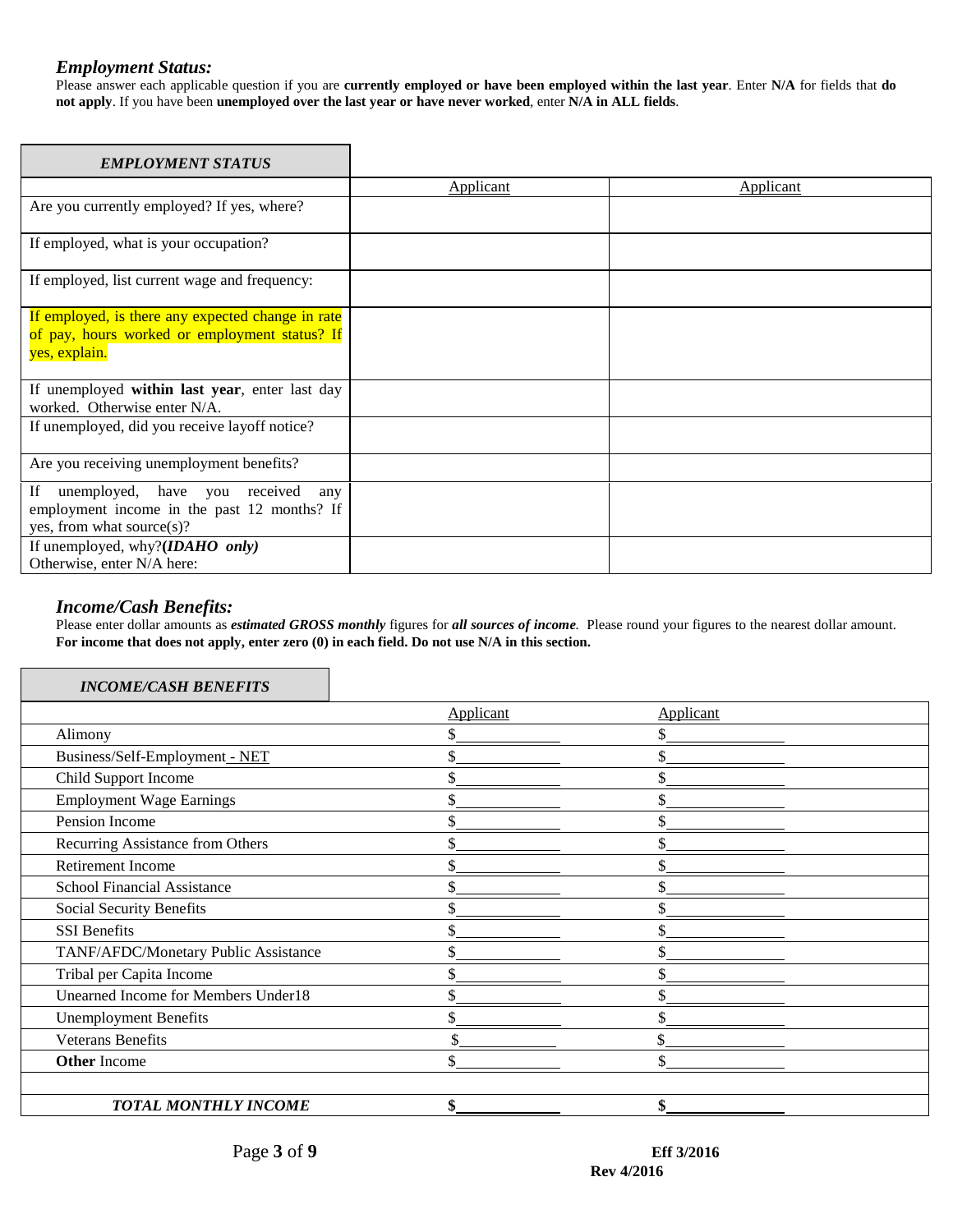#### *Assets:*

List **each** household member (including minors) & indicate assets held for each member in the asset table below. \***Type of assets to include: checking, savings, money market, house, land, stocks, bonds, certificates of deposit, retirement, pension funds, insurance policies, trusts, annuities, pay cards, prepaid debit cards, cash or other forms of capital investments**. DO NOT LIST THE VALUE OF PERSONAL AUTOMOBILES OR HOUSEHOLD FURNISHINGS. **[NOTE: Each member must be listed. Enter member name in designated field followed by "None" in the Type of Asset field for those who do not have any. Otherwise, list assets held per member & value]**

| <b>HOUSEHOLD ASSETS</b> |                |              |
|-------------------------|----------------|--------------|
| Household Member's Name | Type of Asset* | Value $(\$)$ |
|                         |                |              |
|                         |                |              |
|                         |                |              |
|                         |                |              |
|                         |                |              |
|                         |                |              |

## *Household Composition:*

In the table below, list the additional household members who will reside in the household not already listed on page 1 or on an additional application. **Include total number of household members in field at bottom of table to include members who may be listed on an additional application. Please also include any "unborn" children.**

| <b>HOUSEHOLD COMPOSITION</b>                                                                                                                     |                      |                      |     |                              |                                 |                                          |                       |                       |                                |
|--------------------------------------------------------------------------------------------------------------------------------------------------|----------------------|----------------------|-----|------------------------------|---------------------------------|------------------------------------------|-----------------------|-----------------------|--------------------------------|
| <b>Name</b><br>(First/Last)                                                                                                                      | <b>Gender</b><br>M/F | <b>Birth</b><br>date | Age | Grade<br>in<br><b>School</b> | Do you<br>have full<br>custody? | If not, list<br>percentage<br>of custody | Last 4#s of<br>Social | Race<br>(See Pg $1$ ) | <b>Ethnicity</b><br>(See Pg 1) |
| a.                                                                                                                                               |                      |                      |     |                              |                                 |                                          |                       |                       |                                |
| b.                                                                                                                                               |                      |                      |     |                              |                                 |                                          |                       |                       |                                |
| c.                                                                                                                                               |                      |                      |     |                              |                                 |                                          |                       |                       |                                |
| d.                                                                                                                                               |                      |                      |     |                              |                                 |                                          |                       |                       |                                |
| e.                                                                                                                                               |                      |                      |     |                              |                                 |                                          |                       |                       |                                |
| f.                                                                                                                                               |                      |                      |     |                              |                                 |                                          |                       |                       |                                |
| Total # of HH Members<br><b>Include Members on page one</b>                                                                                      |                      |                      |     |                              |                                 |                                          |                       |                       |                                |
| I decline to provide my race and ethnicity data (Each Household Member has the option to sign if they're declining to provide this information.) |                      |                      |     |                              |                                 |                                          |                       |                       |                                |
|                                                                                                                                                  |                      |                      |     |                              |                                 |                                          |                       |                       |                                |

## *Special Needs (Optional):*

Please answer the following questions.

Are you or another household member disabled?  $\Box$  Yes  $\Box$  No

Do you or a household member require a special accommodation in your unit or need accessible features in the unit?

No No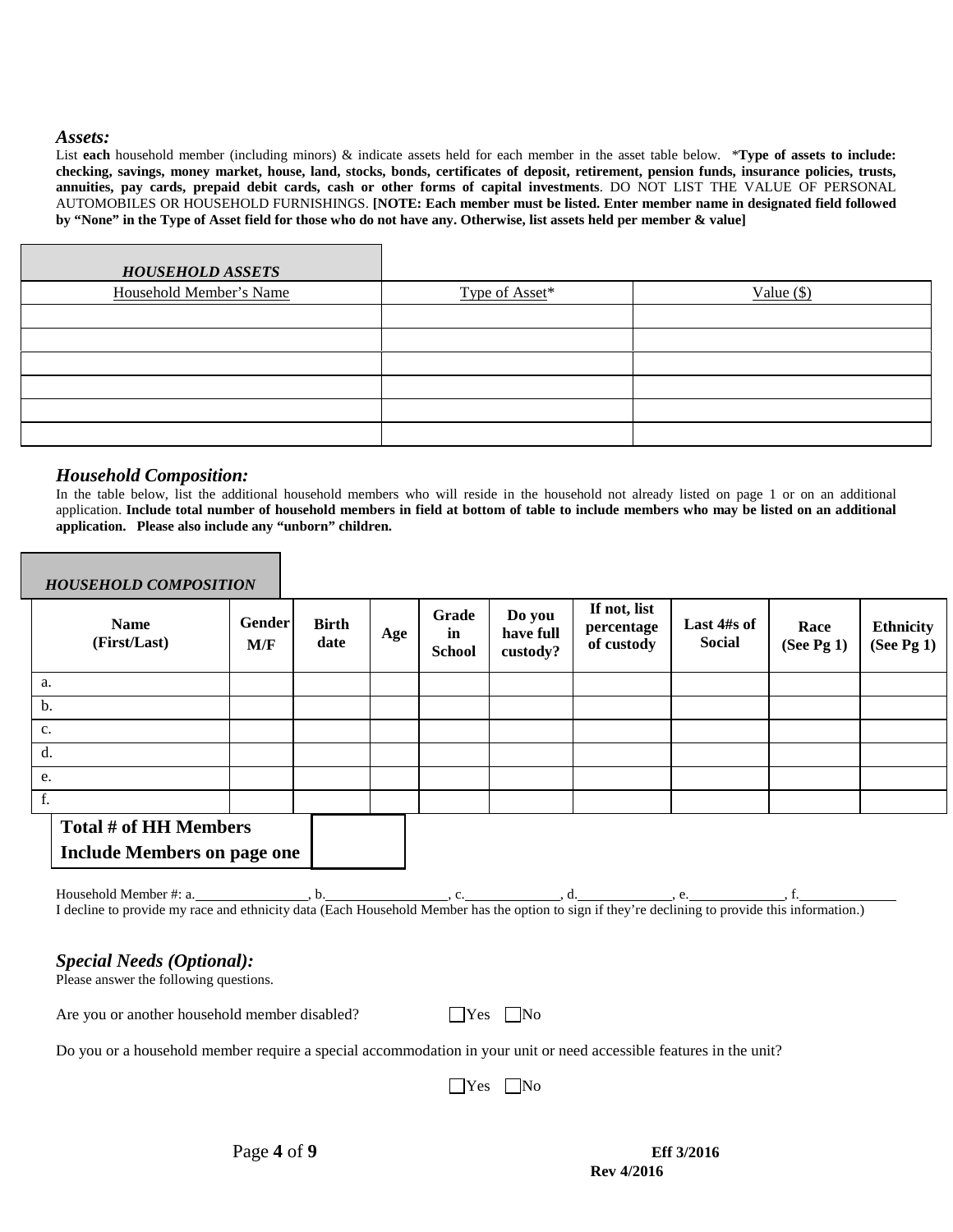# *Special Needs (Optional) Continued:*

*If yes, select applicable accessibility needs below:*

| Accommodation                                |
|----------------------------------------------|
| Wheelchair Accessible                        |
| Walker/Cane Accessible                       |
| Other Mobility Impairment Accessible         |
| Other Vision Impairment Accessible           |
| Other Hearing Impairment Accessible          |
| <b>Other Permanent Disability Accessible</b> |
| <b>Accessible Parking Space</b>              |
| Live-in Attendant                            |
|                                              |

*If attendant is needed, please give name of attendant & ordering physician:*

\_\_\_\_\_\_\_\_\_\_\_\_\_\_\_\_\_\_\_\_\_\_\_\_\_\_\_\_\_\_\_\_\_\_\_\_\_\_\_\_\_\_\_\_\_\_\_ Name of Live-in Attendant Name and Phone Number of Physician

#### *Emergency Contact (Optional):*

Please list the name and phone number of the person we should contact if we cannot reach you in the event of an emergency.

First/Last Name Phone Number

# *Expenses (HUD-assisted units only):*

Please enter dollar amount as *estimated monthly* figure for *all applicable expenses.* **For fields that do not apply, enter zero (0). Do not use N/A in this section.**

| <b>EXPENSES</b>                                   |                  |           |  |
|---------------------------------------------------|------------------|-----------|--|
|                                                   | <b>Applicant</b> | Applicant |  |
| Caregiver/Caregiver Duties                        |                  |           |  |
| Child Care                                        |                  |           |  |
| <b>Companion Animal Related</b>                   |                  |           |  |
| Dependent Care                                    | Φ                |           |  |
| Disability Related Equipment                      |                  |           |  |
| Disability Related-Other                          |                  |           |  |
| Health Insurance Related-Other                    | Φ<br>.ħ          |           |  |
| Medical Related-Other                             | ፍ                |           |  |
| <b>Medicare Premium</b>                           | ¢                |           |  |
| Other Anticipated Medical                         | ¢                | ሖ         |  |
| Over-the-Counter Medication Approved by Physician |                  |           |  |
| Prescription Medication                           |                  |           |  |
| Service Animal Related                            | \$               |           |  |
|                                                   |                  |           |  |
| <b>TOTAL MONTHLY EXPENSE</b>                      | ሐ                |           |  |

#### *Residential History:*

Please provide consecutive residential history. **This includes the addresses for family/friends you reside with, whether or not you pay rent, current/previous landlords & homeless shelters.**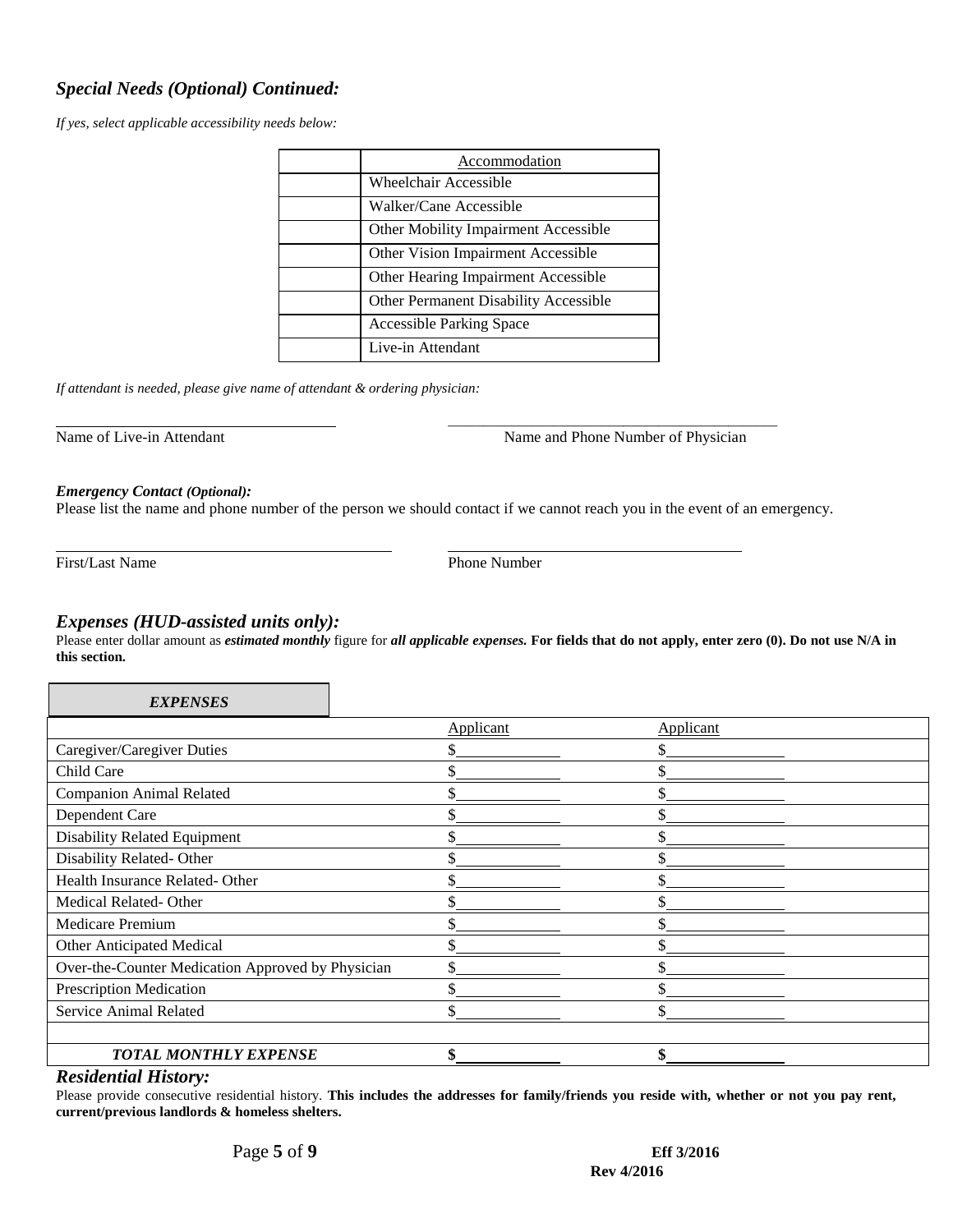| <b>RESIDENTIAL HISTORY</b>                                                    |                                      |                                      |
|-------------------------------------------------------------------------------|--------------------------------------|--------------------------------------|
|                                                                               | Applicant                            | Applicant                            |
| Name of CURRENT Housing Provider<br>OR Property:                              |                                      |                                      |
| List affiliation (circle one):                                                | Family/Friend/Landlord/Owned/Shelter | Family/Friend/Landlord/Owned/Shelter |
| <b>Address of Provider:</b>                                                   |                                      |                                      |
| Address of Applicant (if different):                                          |                                      |                                      |
| Provider/Property Phone Number:                                               |                                      |                                      |
| Dates of Occupancy:<br>$(mm/yy - mm/yy)$                                      |                                      |                                      |
| Did you pay rent? If so, how much per<br>month?                               |                                      |                                      |
| Where you evicted or is eviction<br>pending? If so, why?                      |                                      |                                      |
|                                                                               | Applicant                            | Applicant                            |
| Name of PREVIOUS Housing Provider<br>OR Property:                             |                                      |                                      |
| List affiliation (circle one):                                                | Family/Friend/Landlord/Owned/Shelter | Family/Friend/Landlord/Owned/Shelter |
| Address of Provider:                                                          |                                      |                                      |
| Address of Applicant (if different):                                          |                                      |                                      |
| Provider/Property Phone Number:                                               |                                      |                                      |
| Dates of Occupancy:<br>$(mm/yy - mm/yy)$                                      |                                      |                                      |
| Did you pay rent? If so, how much per<br>month?                               |                                      |                                      |
| Were you evicted or is eviction pending?<br>If so, explain why:               |                                      |                                      |
|                                                                               | Applicant                            | Applicant                            |
| Name of PREVIOUS Housing Provider<br>OR Property                              |                                      |                                      |
| List affiliation (circle one):                                                | Family/Friend/Landlord/Owned/Shelter | Family/Friend/Landlord/Owned/Shelter |
| Address of Provider:                                                          |                                      |                                      |
| Address of Applicant (if different):                                          |                                      |                                      |
| Provider/Property Phone Number:                                               |                                      |                                      |
| Dates of Occupancy:<br>$\frac{(\text{mm/yy} - \text{mm/yy})}{(\text{mm/yy})}$ |                                      |                                      |
| Did you pay rent? If so, how much per<br>month?                               |                                      |                                      |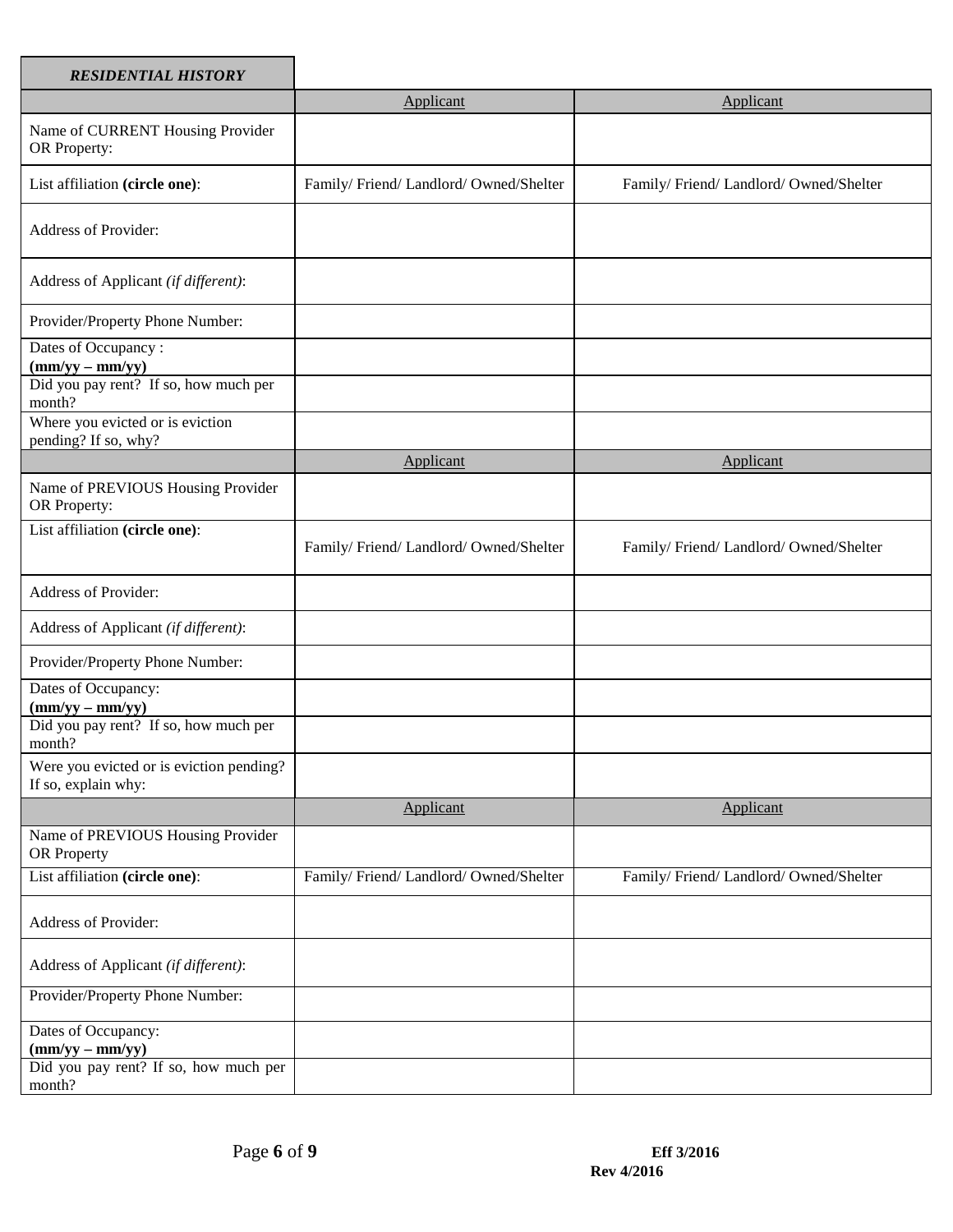| Were you evicted or is eviction pending?<br>If so, explain why: |                                                                 |  |                                                                                                                                                                                                                                  |  |
|-----------------------------------------------------------------|-----------------------------------------------------------------|--|----------------------------------------------------------------------------------------------------------------------------------------------------------------------------------------------------------------------------------|--|
|                                                                 | Please list all states and <i>counties</i> you have resided in: |  |                                                                                                                                                                                                                                  |  |
| <b>Applicant 1:</b>                                             |                                                                 |  |                                                                                                                                                                                                                                  |  |
|                                                                 |                                                                 |  |                                                                                                                                                                                                                                  |  |
| COUNTY:                                                         |                                                                 |  | COUNTY: COUNTY: COUNTY: COUNTY: COUNTY:                                                                                                                                                                                          |  |
| <b>Applicant 2:</b>                                             |                                                                 |  |                                                                                                                                                                                                                                  |  |
| ST:                                                             |                                                                 |  |                                                                                                                                                                                                                                  |  |
| COUNTY:                                                         |                                                                 |  | $COUNTY:$ COUNTY: COUNTY: COUNTY: COUNTY: COUNTY: COUNTY: COUNTY: COUNTY: COUNTY: COUNTY: COUNTY: COUNTY: COUNTY: COUNTY: COUNTY: COUNTY: COUNTY: COUNTY: COUNTY: COUNTY: COUNTY: COUNTY: COUNTY: COUNTY: COUNTY: COUNTY: COUNTY |  |

#### *POLICY STATEMENT & CERTIFICATION*

Any general information included as part of an individual household member's records will be made accessible between departments. Other information not routinely in a household's records may be shared between professional staff on a need-to-know basis at the discretion of the department or site head staff person. Information, which involves criminal acts, including use of physical force, offenses against other persons, child abuse and neglect, etc., will be automatically reported to appropriate authorities as required by law.

I/We am/are applying for housing and state that all information provided herein is true, accurate, and complete to the best of my knowledge and belief. Application includes pages 1 through 6 of this application. The information obtained will be used for management purposes only and will be held in confidence.

Acknowledgment of being informed of the above:

Signature of Applicant Date

l

l Signature of Applicant Date

**ACKNOWLEDGEMENT**

**Any changes to your income, assets, household composition or student status from the date you signed your application up to your move in date, must be reported to Mercy Housing Management. Failure to do so could result in denial of your move in. If after move in we discover that changes were not reported, Mercy Housing Management may be required to take steps that could result in eviction.**

**\_\_\_\_\_\_\_ \_\_\_\_\_\_\_\_ Initials Initials**

#### *PENALTIES FOR MISUSING THIS CONSENT*

*Title 18, Section 1001 of the U.S. Code states that a person is guilty of a felony for knowingly and willingly making false or fraudulent statements to any department of the United States Government. HUD and any owner (or any employee of HUD or the owner) may be subject to penalties for unauthorized disclosures or improper use of information collected based on the consent form. Use of the information collected based on this verification form is restricted to the purposes cited above. Any person, who knowingly or willingly requests, obtains or discloses any information under false pretenses concerning an applicant or participant may be subject to a misdemeanor and fined not more than \$5,000. Any applicant or participant affected by negligent disclosure of information may bring civil action for damages, and seek other relief, as may be appropriate, against the officer or employee of HUD or the owner responsible for the unauthorized disclosure or improper use. Penalty provisions for misusing the social security number are contained in the \*\*Social Security Act at 208 (a) (6), (7) and (8). Violation of these provisions are cited as violations of 42 U.S.C. 408 (a) (6), (7) and (8) \*\*. 6/29/2007*





Page **7** of **9** Eff 3/2016 **Rev 4/2016**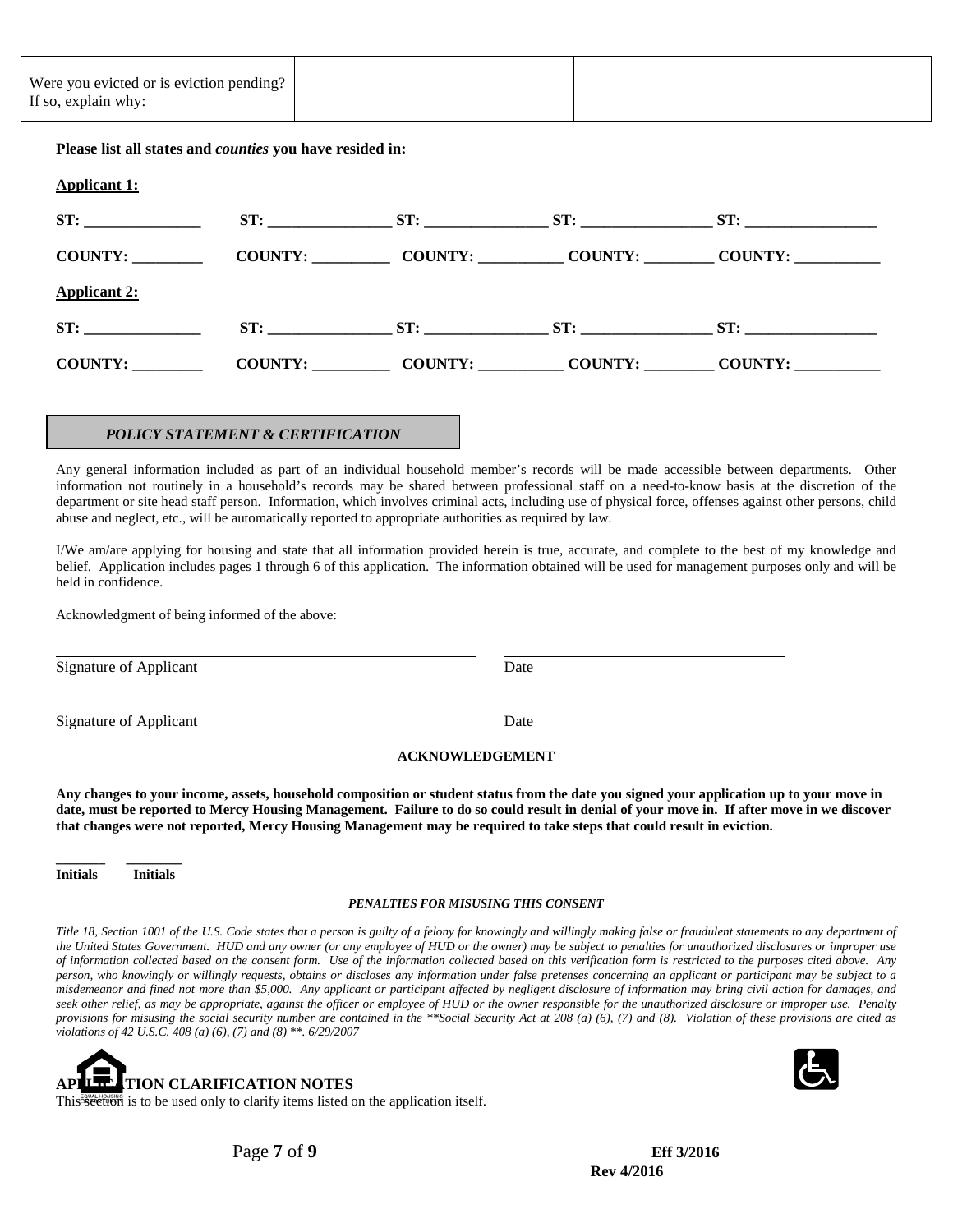| Item: |  |
|-------|--|
|       |  |
|       |  |
|       |  |
|       |  |
|       |  |

| Item: |  |
|-------|--|
|       |  |
|       |  |
|       |  |
|       |  |
|       |  |

| Item: |  |  |  |
|-------|--|--|--|
|       |  |  |  |
|       |  |  |  |
|       |  |  |  |
|       |  |  |  |
|       |  |  |  |



| Item: |  |  |
|-------|--|--|
|       |  |  |
|       |  |  |
|       |  |  |
|       |  |  |
|       |  |  |

| Item: |  |  |
|-------|--|--|
|       |  |  |
|       |  |  |
|       |  |  |
|       |  |  |





*Discrimination Prohibited: The landlord will not discriminate based upon race, color, religion, creed, national origin, sex, age, familial status, or disability.*